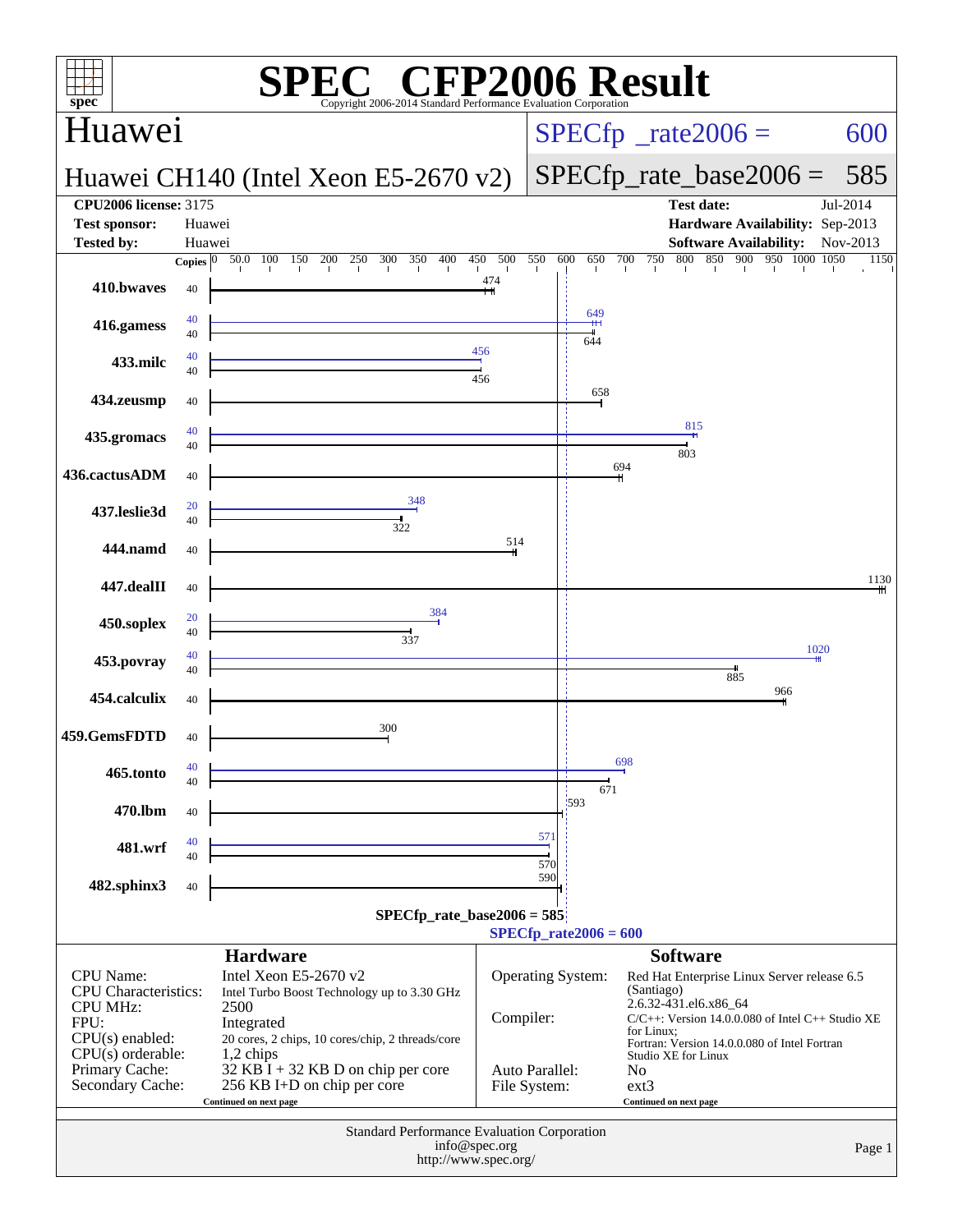

### Huawei

#### $SPECTp\_rate2006 = 600$

Huawei CH140 (Intel Xeon E5-2670 v2)

### [SPECfp\\_rate\\_base2006 =](http://www.spec.org/auto/cpu2006/Docs/result-fields.html#SPECfpratebase2006) 585

**[CPU2006 license:](http://www.spec.org/auto/cpu2006/Docs/result-fields.html#CPU2006license)** 3175 **[Test date:](http://www.spec.org/auto/cpu2006/Docs/result-fields.html#Testdate)** Jul-2014 **[Test sponsor:](http://www.spec.org/auto/cpu2006/Docs/result-fields.html#Testsponsor)** Huawei **[Hardware Availability:](http://www.spec.org/auto/cpu2006/Docs/result-fields.html#HardwareAvailability)** Sep-2013 **[Tested by:](http://www.spec.org/auto/cpu2006/Docs/result-fields.html#Testedby)** Huawei **[Software Availability:](http://www.spec.org/auto/cpu2006/Docs/result-fields.html#SoftwareAvailability)** Nov-2013 [L3 Cache:](http://www.spec.org/auto/cpu2006/Docs/result-fields.html#L3Cache) 25 MB I+D on chip per chip<br>Other Cache: None [Other Cache:](http://www.spec.org/auto/cpu2006/Docs/result-fields.html#OtherCache) [Memory:](http://www.spec.org/auto/cpu2006/Docs/result-fields.html#Memory) 128 GB (8 x 16 GB 2Rx4 PC3-14900R-13, ECC) [Disk Subsystem:](http://www.spec.org/auto/cpu2006/Docs/result-fields.html#DiskSubsystem) 1 X 500 GB SATA 7200 RPM [Other Hardware:](http://www.spec.org/auto/cpu2006/Docs/result-fields.html#OtherHardware) None [System State:](http://www.spec.org/auto/cpu2006/Docs/result-fields.html#SystemState) Run level 3 (multi-user)<br>Base Pointers: 32/64-bit [Base Pointers:](http://www.spec.org/auto/cpu2006/Docs/result-fields.html#BasePointers) [Peak Pointers:](http://www.spec.org/auto/cpu2006/Docs/result-fields.html#PeakPointers) 32/64-bit [Other Software:](http://www.spec.org/auto/cpu2006/Docs/result-fields.html#OtherSoftware) None

| <b>Results Table</b> |               |                |       |                |                 |                                                                                                          |              |               |                |              |                |              |                |              |
|----------------------|---------------|----------------|-------|----------------|-----------------|----------------------------------------------------------------------------------------------------------|--------------|---------------|----------------|--------------|----------------|--------------|----------------|--------------|
| <b>Base</b>          |               |                |       | <b>Peak</b>    |                 |                                                                                                          |              |               |                |              |                |              |                |              |
| <b>Benchmark</b>     | <b>Copies</b> | <b>Seconds</b> | Ratio | <b>Seconds</b> | Ratio           | <b>Seconds</b>                                                                                           | <b>Ratio</b> | <b>Copies</b> | <b>Seconds</b> | <b>Ratio</b> | <b>Seconds</b> | <b>Ratio</b> | <b>Seconds</b> | <b>Ratio</b> |
| 410.bwayes           | 40            | 1136           | 478   | 1176           | 462             | 1147                                                                                                     | 474l         | 40            | 1136           | 478          | 1176           | 462          | 1147           | 474          |
| 416.gamess           | 40            | 1209           | 648   | 1216           | 644             | 1216                                                                                                     | 644          | 40            | 1191           | 657          | 1207           | 649          | 1215           | 645          |
| $433$ .milc          | 40            | 805            | 456   | 805            | 456             | 805                                                                                                      | 456          | 40            | 805            | 456          | 805            | 456          | 805            | 456          |
| 434.zeusmp           | 40            | 554            | 658   | 552            | 660l            | 553                                                                                                      | 658          | 40            | 554            | 658          | 552            | 660          | 553            | 658          |
| 435.gromacs          | 40            | 356            | 802   | 355            | 804             | 356                                                                                                      | 803          | 40            | 348            | 820          | 351            | 813          | 350            | 815          |
| 436.cactusADM        | 40            | 688            | 695   | 695            | 688l            | 689                                                                                                      | 694          | 40            | 688            | 695          | 695            | 688          | 689            | 694          |
| 437.leslie3d         | 40            | 1165           | 323   | 1167           | 322             | 1175                                                                                                     | <b>320</b>   | 20            | 541            | 348          | 540            | 348          | 541            | 347          |
| 444.namd             | 40            | 623            | 515   | 630            | 51 <sub>0</sub> | 624                                                                                                      | 514          | 40            | 623            | 515          | 630            | 510          | 624            | 514          |
| 447.dealII           | 40            | 403            | 1140  | 406            | 1130            | 404                                                                                                      | <b>1130</b>  | 40            | 403            | 1140         | 406            | 1130         | 404            | <b>1130</b>  |
| $450$ .soplex        | 40            | 991            | 337   | 989            | 337             | 987                                                                                                      | 338          | 20            | 434            | 384          | 434            | 384          | 433            | 385          |
| $453$ .povray        | 40            | 240            | 885   | 240            | 888l            | 241                                                                                                      | 884          | 40            | 208            | 1020         | 207            | 1030         | 208            | 1020         |
| 454.calculix         | 40            | 340            | 970   | 342            | 965l            | 342                                                                                                      | 966          | 40            | 340            | 970          | 342            | 965          | 342            | 966          |
| 459.GemsFDTD         | 40            | 1416           | 300   | 1415           | 300l            | 1416                                                                                                     | <b>300</b>   | 40            | 1416           | 300          | 1415           | 300          | 1416           | 300          |
| 465.tonto            | 40            | 586            | 672   | 587            | 671             | 587                                                                                                      | 671          | 40            | 564            | 698          | 565            | 697          | 563            | 699          |
| 470.1bm              | 40            | 926            | 593   | 926            | 594             | 927                                                                                                      | 593          | 40            | 926            | 593          | 926            | 594          | 927            | 593          |
| 481.wrf              | 40            | 784            | 570   | 783            | 570l            | 784                                                                                                      | <b>570</b>   | 40            | 782            | 571          | 782            | 571          | 782            | 571          |
| 482.sphinx3          | 40            | 1323           | 589   | 1319           | 591             | 1321                                                                                                     | <b>590</b>   | 40            | 1323           | 589          | 1319           | 591          | 1321           | 590          |
|                      |               |                |       |                |                 | Results appear in the order in which they were run. Bold underlined text indicates a median measurement. |              |               |                |              |                |              |                |              |

#### **[Submit Notes](http://www.spec.org/auto/cpu2006/Docs/result-fields.html#SubmitNotes)**

 The numactl mechanism was used to bind copies to processors. The config file option 'submit' was used to generate numactl commands to bind each copy to a specific processor. For details, please see the config file.

#### **[Operating System Notes](http://www.spec.org/auto/cpu2006/Docs/result-fields.html#OperatingSystemNotes)**

Stack size set to unlimited using "ulimit -s unlimited"

#### **[Platform Notes](http://www.spec.org/auto/cpu2006/Docs/result-fields.html#PlatformNotes)**

 Sysinfo program /spec/config/sysinfo.rev6818 \$Rev: 6818 \$ \$Date:: 2012-07-17 #\$ e86d102572650a6e4d596a3cee98f191 running on localhost Fri Jul 4 19:41:04 2014

Continued on next page

Standard Performance Evaluation Corporation [info@spec.org](mailto:info@spec.org) <http://www.spec.org/>

Page 2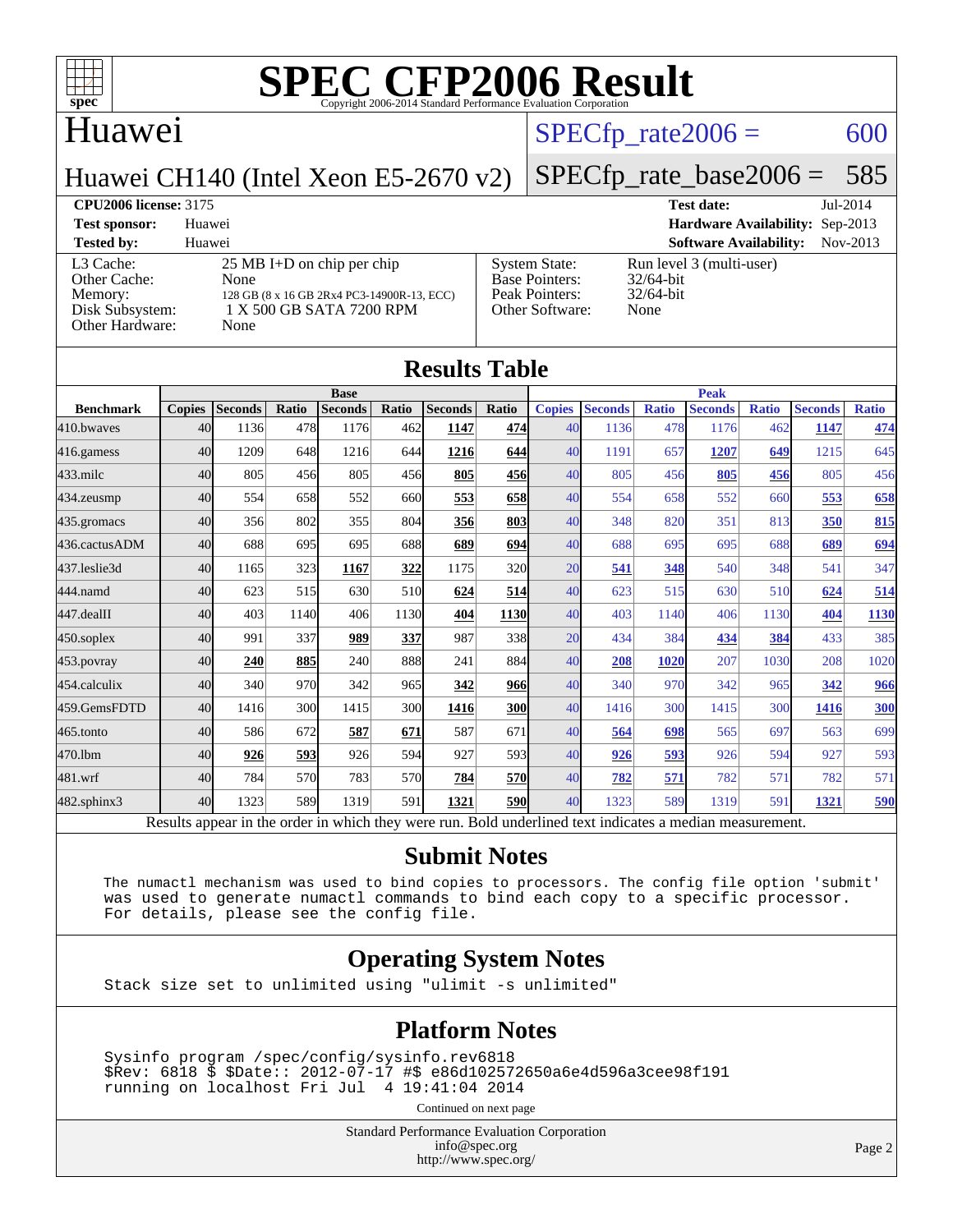

### Huawei

 $SPECTp\_rate2006 = 600$ 

Huawei CH140 (Intel Xeon E5-2670 v2)

[SPECfp\\_rate\\_base2006 =](http://www.spec.org/auto/cpu2006/Docs/result-fields.html#SPECfpratebase2006) 585

**[CPU2006 license:](http://www.spec.org/auto/cpu2006/Docs/result-fields.html#CPU2006license)** 3175 **[Test date:](http://www.spec.org/auto/cpu2006/Docs/result-fields.html#Testdate)** Jul-2014 **[Test sponsor:](http://www.spec.org/auto/cpu2006/Docs/result-fields.html#Testsponsor)** Huawei **[Hardware Availability:](http://www.spec.org/auto/cpu2006/Docs/result-fields.html#HardwareAvailability)** Sep-2013 **[Tested by:](http://www.spec.org/auto/cpu2006/Docs/result-fields.html#Testedby)** Huawei **[Software Availability:](http://www.spec.org/auto/cpu2006/Docs/result-fields.html#SoftwareAvailability)** Nov-2013

#### **[Platform Notes \(Continued\)](http://www.spec.org/auto/cpu2006/Docs/result-fields.html#PlatformNotes)**

 This section contains SUT (System Under Test) info as seen by some common utilities. To remove or add to this section, see: <http://www.spec.org/cpu2006/Docs/config.html#sysinfo> From /proc/cpuinfo model name : Intel $(R)$  Xeon $(R)$  CPU E5-2670 v2 @ 2.50GHz 2 "physical id"s (chips) 40 "processors" cores, siblings (Caution: counting these is hw and system dependent. The following excerpts from /proc/cpuinfo might not be reliable. Use with caution.) cpu cores : 10 siblings : 20 physical 0: cores 0 1 2 3 4 8 9 10 11 12 physical 1: cores 0 1 2 3 4 8 9 10 11 12 cache size : 25600 KB From /proc/meminfo<br>MemTotal: 132114848 kB HugePages\_Total: 0<br>Hugepagesize: 2048 kB Hugepagesize: /usr/bin/lsb\_release -d Red Hat Enterprise Linux Server release 6.5 (Santiago) From /etc/\*release\* /etc/\*version\* redhat-release: Red Hat Enterprise Linux Server release 6.5 (Santiago) system-release: Red Hat Enterprise Linux Server release 6.5 (Santiago) system-release-cpe: cpe:/o:redhat:enterprise\_linux:6server:ga:server uname -a: Linux localhost 2.6.32-431.el6.x86\_64 #1 SMP Sun Nov 10 22:19:54 EST 2013 x86\_64 x86\_64 x86\_64 GNU/Linux run-level 3 Jul 4 07:43 SPEC is set to: /spec<br>Filesystem Type Type Size Used Avail Use% Mounted on /dev/sda2 ext3 455G 204G 229G 48% / Additional information from dmidecode: BIOS Insyde Corp. OARYV388 04/23/2014 Memory: 8x Samsung M393B2G70BH0-CMA 16 GB 1866 MHz 2 rank (End of data from sysinfo program)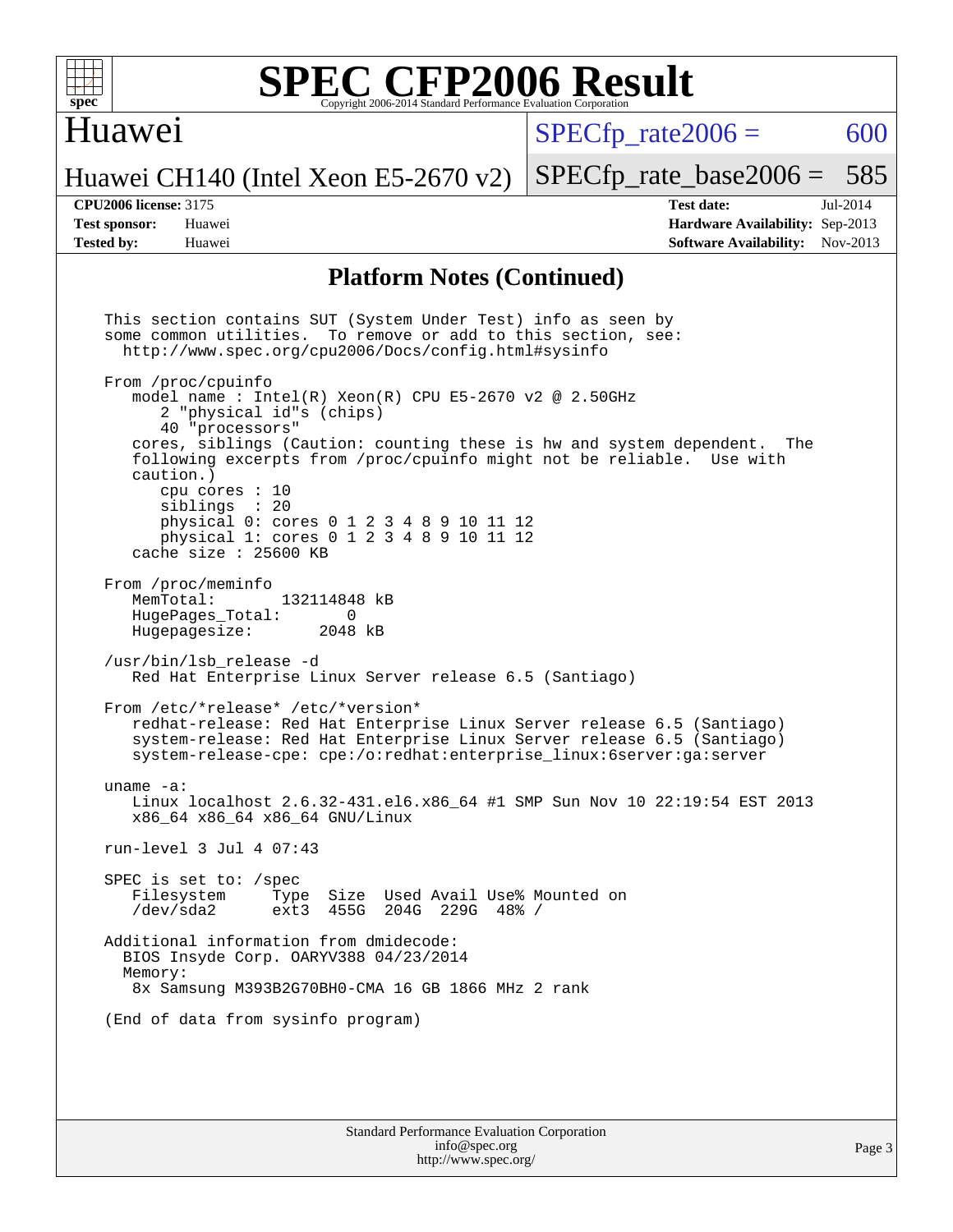

#### Huawei

 $SPECTp\_rate2006 = 600$ 

Huawei CH140 (Intel Xeon E5-2670 v2)

**[Tested by:](http://www.spec.org/auto/cpu2006/Docs/result-fields.html#Testedby)** Huawei **[Software Availability:](http://www.spec.org/auto/cpu2006/Docs/result-fields.html#SoftwareAvailability)** Nov-2013

[SPECfp\\_rate\\_base2006 =](http://www.spec.org/auto/cpu2006/Docs/result-fields.html#SPECfpratebase2006) 585 **[CPU2006 license:](http://www.spec.org/auto/cpu2006/Docs/result-fields.html#CPU2006license)** 3175 **[Test date:](http://www.spec.org/auto/cpu2006/Docs/result-fields.html#Testdate)** Jul-2014 **[Test sponsor:](http://www.spec.org/auto/cpu2006/Docs/result-fields.html#Testsponsor)** Huawei **[Hardware Availability:](http://www.spec.org/auto/cpu2006/Docs/result-fields.html#HardwareAvailability)** Sep-2013

#### **[General Notes](http://www.spec.org/auto/cpu2006/Docs/result-fields.html#GeneralNotes)**

Environment variables set by runspec before the start of the run: LD LIBRARY PATH = "/spec/libs/32:/spec/libs/64:/spec/sh"

 Binaries compiled on a system with 1x Core i7-860 CPU + 8GB memory using RedHat EL 6.4 Transparent Huge Pages enabled with: echo always > /sys/kernel/mm/redhat\_transparent\_hugepage/enabled Filesystem page cache cleared with: echo 1> /proc/sys/vm/drop\_caches runspec command invoked through numactl i.e.: numactl --interleave=all runspec <etc>

**[Base Compiler Invocation](http://www.spec.org/auto/cpu2006/Docs/result-fields.html#BaseCompilerInvocation)**

[C benchmarks](http://www.spec.org/auto/cpu2006/Docs/result-fields.html#Cbenchmarks):  $\text{icc}$   $-\text{m64}$ 

[C++ benchmarks:](http://www.spec.org/auto/cpu2006/Docs/result-fields.html#CXXbenchmarks) [icpc -m64](http://www.spec.org/cpu2006/results/res2014q3/cpu2006-20140718-30509.flags.html#user_CXXbase_intel_icpc_64bit_bedb90c1146cab66620883ef4f41a67e)

[Fortran benchmarks](http://www.spec.org/auto/cpu2006/Docs/result-fields.html#Fortranbenchmarks): [ifort -m64](http://www.spec.org/cpu2006/results/res2014q3/cpu2006-20140718-30509.flags.html#user_FCbase_intel_ifort_64bit_ee9d0fb25645d0210d97eb0527dcc06e)

[Benchmarks using both Fortran and C](http://www.spec.org/auto/cpu2006/Docs/result-fields.html#BenchmarksusingbothFortranandC): [icc -m64](http://www.spec.org/cpu2006/results/res2014q3/cpu2006-20140718-30509.flags.html#user_CC_FCbase_intel_icc_64bit_0b7121f5ab7cfabee23d88897260401c) [ifort -m64](http://www.spec.org/cpu2006/results/res2014q3/cpu2006-20140718-30509.flags.html#user_CC_FCbase_intel_ifort_64bit_ee9d0fb25645d0210d97eb0527dcc06e)

## **[Base Portability Flags](http://www.spec.org/auto/cpu2006/Docs/result-fields.html#BasePortabilityFlags)**

| 410.bwaves: -DSPEC CPU LP64                 |                                                                |
|---------------------------------------------|----------------------------------------------------------------|
| 416.gamess: -DSPEC_CPU_LP64                 |                                                                |
| 433.milc: -DSPEC CPU LP64                   |                                                                |
| 434.zeusmp: - DSPEC_CPU_LP64                |                                                                |
| 435.gromacs: -DSPEC_CPU_LP64 -nofor_main    |                                                                |
| 436.cactusADM: -DSPEC CPU LP64 -nofor main  |                                                                |
| 437.leslie3d: -DSPEC CPU LP64               |                                                                |
| 444.namd: -DSPEC CPU LP64                   |                                                                |
| 447.dealII: -DSPEC_CPU LP64                 |                                                                |
| 450.soplex: -DSPEC_CPU_LP64                 |                                                                |
| 453.povray: -DSPEC CPU LP64                 |                                                                |
| 454.calculix: - DSPEC CPU LP64 - nofor main |                                                                |
| 459. GemsFDTD: - DSPEC CPU LP64             |                                                                |
| 465.tonto: - DSPEC CPU LP64                 |                                                                |
| 470.1bm: - DSPEC CPU LP64                   |                                                                |
|                                             | 481.wrf: -DSPEC CPU_LP64 -DSPEC_CPU_CASE_FLAG -DSPEC_CPU_LINUX |
| 482.sphinx3: -DSPEC CPU LP64                |                                                                |
|                                             |                                                                |

| <b>Standard Performance Evaluation Corporation</b> |
|----------------------------------------------------|
| info@spec.org                                      |
| http://www.spec.org/                               |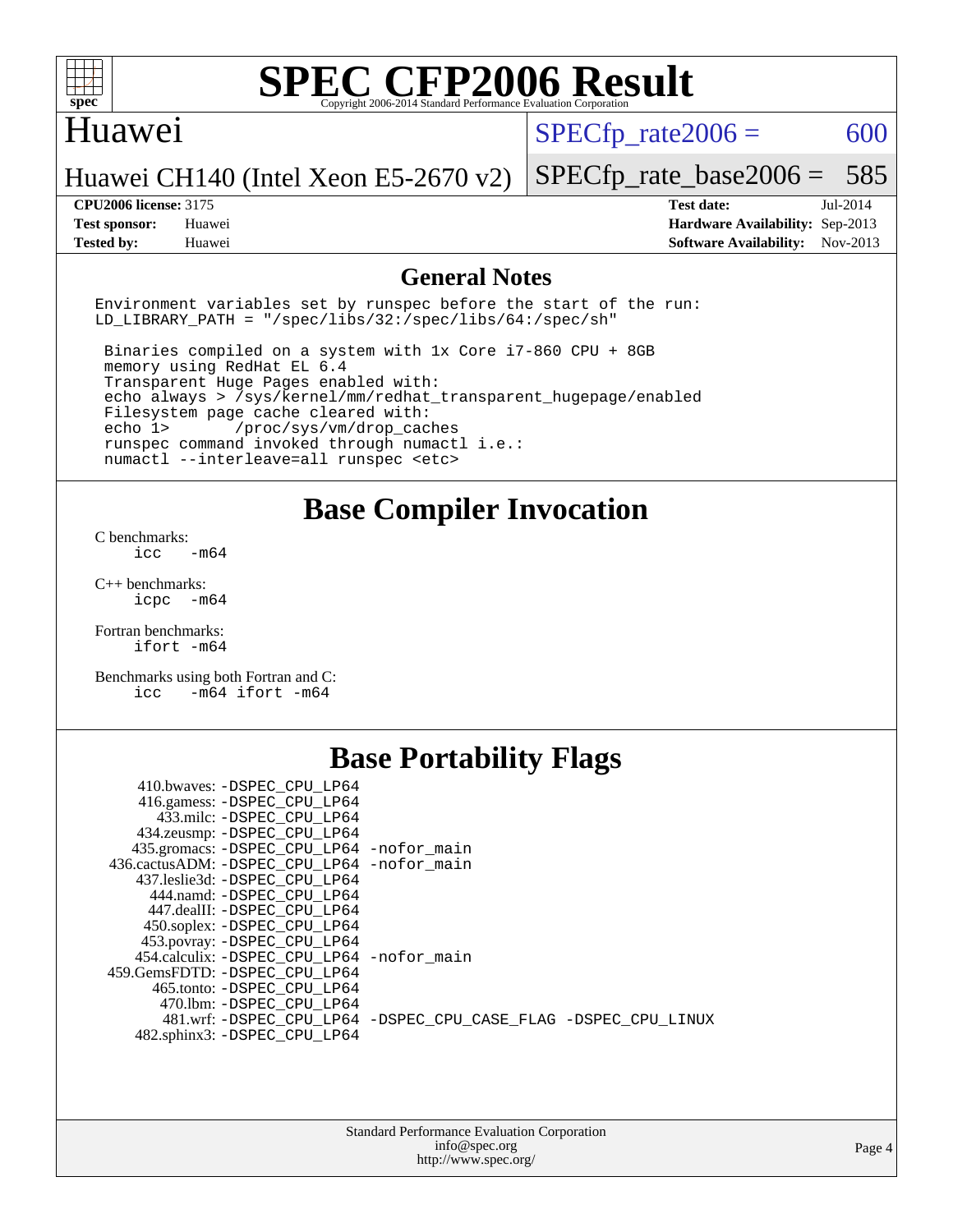

### Huawei

 $SPECTp\_rate2006 = 600$ 

[SPECfp\\_rate\\_base2006 =](http://www.spec.org/auto/cpu2006/Docs/result-fields.html#SPECfpratebase2006) 585

Huawei CH140 (Intel Xeon E5-2670 v2)

**[Tested by:](http://www.spec.org/auto/cpu2006/Docs/result-fields.html#Testedby)** Huawei **[Software Availability:](http://www.spec.org/auto/cpu2006/Docs/result-fields.html#SoftwareAvailability)** Nov-2013

**[CPU2006 license:](http://www.spec.org/auto/cpu2006/Docs/result-fields.html#CPU2006license)** 3175 **[Test date:](http://www.spec.org/auto/cpu2006/Docs/result-fields.html#Testdate)** Jul-2014 **[Test sponsor:](http://www.spec.org/auto/cpu2006/Docs/result-fields.html#Testsponsor)** Huawei **[Hardware Availability:](http://www.spec.org/auto/cpu2006/Docs/result-fields.html#HardwareAvailability)** Sep-2013

## **[Base Optimization Flags](http://www.spec.org/auto/cpu2006/Docs/result-fields.html#BaseOptimizationFlags)**

[C benchmarks](http://www.spec.org/auto/cpu2006/Docs/result-fields.html#Cbenchmarks):

[-xAVX](http://www.spec.org/cpu2006/results/res2014q3/cpu2006-20140718-30509.flags.html#user_CCbase_f-xAVX) [-ipo](http://www.spec.org/cpu2006/results/res2014q3/cpu2006-20140718-30509.flags.html#user_CCbase_f-ipo) [-O3](http://www.spec.org/cpu2006/results/res2014q3/cpu2006-20140718-30509.flags.html#user_CCbase_f-O3) [-no-prec-div](http://www.spec.org/cpu2006/results/res2014q3/cpu2006-20140718-30509.flags.html#user_CCbase_f-no-prec-div) [-opt-prefetch](http://www.spec.org/cpu2006/results/res2014q3/cpu2006-20140718-30509.flags.html#user_CCbase_f-opt-prefetch) [-auto-p32](http://www.spec.org/cpu2006/results/res2014q3/cpu2006-20140718-30509.flags.html#user_CCbase_f-auto-p32) [-ansi-alias](http://www.spec.org/cpu2006/results/res2014q3/cpu2006-20140718-30509.flags.html#user_CCbase_f-ansi-alias) [-opt-mem-layout-trans=3](http://www.spec.org/cpu2006/results/res2014q3/cpu2006-20140718-30509.flags.html#user_CCbase_f-opt-mem-layout-trans_a7b82ad4bd7abf52556d4961a2ae94d5)

[C++ benchmarks:](http://www.spec.org/auto/cpu2006/Docs/result-fields.html#CXXbenchmarks)

[-xAVX](http://www.spec.org/cpu2006/results/res2014q3/cpu2006-20140718-30509.flags.html#user_CXXbase_f-xAVX) [-ipo](http://www.spec.org/cpu2006/results/res2014q3/cpu2006-20140718-30509.flags.html#user_CXXbase_f-ipo) [-O3](http://www.spec.org/cpu2006/results/res2014q3/cpu2006-20140718-30509.flags.html#user_CXXbase_f-O3) [-no-prec-div](http://www.spec.org/cpu2006/results/res2014q3/cpu2006-20140718-30509.flags.html#user_CXXbase_f-no-prec-div) [-opt-prefetch](http://www.spec.org/cpu2006/results/res2014q3/cpu2006-20140718-30509.flags.html#user_CXXbase_f-opt-prefetch) [-auto-p32](http://www.spec.org/cpu2006/results/res2014q3/cpu2006-20140718-30509.flags.html#user_CXXbase_f-auto-p32) [-ansi-alias](http://www.spec.org/cpu2006/results/res2014q3/cpu2006-20140718-30509.flags.html#user_CXXbase_f-ansi-alias) [-opt-mem-layout-trans=3](http://www.spec.org/cpu2006/results/res2014q3/cpu2006-20140718-30509.flags.html#user_CXXbase_f-opt-mem-layout-trans_a7b82ad4bd7abf52556d4961a2ae94d5)

[Fortran benchmarks](http://www.spec.org/auto/cpu2006/Docs/result-fields.html#Fortranbenchmarks):

[-xAVX](http://www.spec.org/cpu2006/results/res2014q3/cpu2006-20140718-30509.flags.html#user_FCbase_f-xAVX) [-ipo](http://www.spec.org/cpu2006/results/res2014q3/cpu2006-20140718-30509.flags.html#user_FCbase_f-ipo) [-O3](http://www.spec.org/cpu2006/results/res2014q3/cpu2006-20140718-30509.flags.html#user_FCbase_f-O3) [-no-prec-div](http://www.spec.org/cpu2006/results/res2014q3/cpu2006-20140718-30509.flags.html#user_FCbase_f-no-prec-div) [-opt-prefetch](http://www.spec.org/cpu2006/results/res2014q3/cpu2006-20140718-30509.flags.html#user_FCbase_f-opt-prefetch)

[Benchmarks using both Fortran and C](http://www.spec.org/auto/cpu2006/Docs/result-fields.html#BenchmarksusingbothFortranandC):

[-xAVX](http://www.spec.org/cpu2006/results/res2014q3/cpu2006-20140718-30509.flags.html#user_CC_FCbase_f-xAVX) [-ipo](http://www.spec.org/cpu2006/results/res2014q3/cpu2006-20140718-30509.flags.html#user_CC_FCbase_f-ipo) [-O3](http://www.spec.org/cpu2006/results/res2014q3/cpu2006-20140718-30509.flags.html#user_CC_FCbase_f-O3) [-no-prec-div](http://www.spec.org/cpu2006/results/res2014q3/cpu2006-20140718-30509.flags.html#user_CC_FCbase_f-no-prec-div) [-opt-prefetch](http://www.spec.org/cpu2006/results/res2014q3/cpu2006-20140718-30509.flags.html#user_CC_FCbase_f-opt-prefetch) [-auto-p32](http://www.spec.org/cpu2006/results/res2014q3/cpu2006-20140718-30509.flags.html#user_CC_FCbase_f-auto-p32) [-ansi-alias](http://www.spec.org/cpu2006/results/res2014q3/cpu2006-20140718-30509.flags.html#user_CC_FCbase_f-ansi-alias) [-opt-mem-layout-trans=3](http://www.spec.org/cpu2006/results/res2014q3/cpu2006-20140718-30509.flags.html#user_CC_FCbase_f-opt-mem-layout-trans_a7b82ad4bd7abf52556d4961a2ae94d5)

## **[Peak Compiler Invocation](http://www.spec.org/auto/cpu2006/Docs/result-fields.html#PeakCompilerInvocation)**

[C benchmarks](http://www.spec.org/auto/cpu2006/Docs/result-fields.html#Cbenchmarks):  $icc$   $-m64$ 

[C++ benchmarks \(except as noted below\):](http://www.spec.org/auto/cpu2006/Docs/result-fields.html#CXXbenchmarksexceptasnotedbelow) [icpc -m64](http://www.spec.org/cpu2006/results/res2014q3/cpu2006-20140718-30509.flags.html#user_CXXpeak_intel_icpc_64bit_bedb90c1146cab66620883ef4f41a67e)

450.soplex: [icpc -m32](http://www.spec.org/cpu2006/results/res2014q3/cpu2006-20140718-30509.flags.html#user_peakCXXLD450_soplex_intel_icpc_4e5a5ef1a53fd332b3c49e69c3330699)

[Fortran benchmarks](http://www.spec.org/auto/cpu2006/Docs/result-fields.html#Fortranbenchmarks): [ifort -m64](http://www.spec.org/cpu2006/results/res2014q3/cpu2006-20140718-30509.flags.html#user_FCpeak_intel_ifort_64bit_ee9d0fb25645d0210d97eb0527dcc06e)

[Benchmarks using both Fortran and C](http://www.spec.org/auto/cpu2006/Docs/result-fields.html#BenchmarksusingbothFortranandC):<br>icc -m64 ifort -m64  $-m64$  ifort  $-m64$ 

## **[Peak Portability Flags](http://www.spec.org/auto/cpu2006/Docs/result-fields.html#PeakPortabilityFlags)**

| 410.bwaves: - DSPEC CPU LP64                |  |
|---------------------------------------------|--|
| 416.gamess: -DSPEC_CPU_LP64                 |  |
| 433.milc: - DSPEC_CPU LP64                  |  |
| 434.zeusmp: -DSPEC_CPU_LP64                 |  |
| 435.gromacs: -DSPEC_CPU_LP64 -nofor_main    |  |
| 436.cactusADM: -DSPEC CPU LP64 -nofor main  |  |
| 437.leslie3d: -DSPEC CPU LP64               |  |
| 444.namd: - DSPEC CPU LP64                  |  |
| 447.dealII: -DSPEC CPU LP64                 |  |
| 453.povray: -DSPEC_CPU_LP64                 |  |
| 454.calculix: - DSPEC CPU LP64 - nofor main |  |
| 459.GemsFDTD: - DSPEC_CPU_LP64              |  |

Continued on next page

Standard Performance Evaluation Corporation [info@spec.org](mailto:info@spec.org) <http://www.spec.org/>

Page 5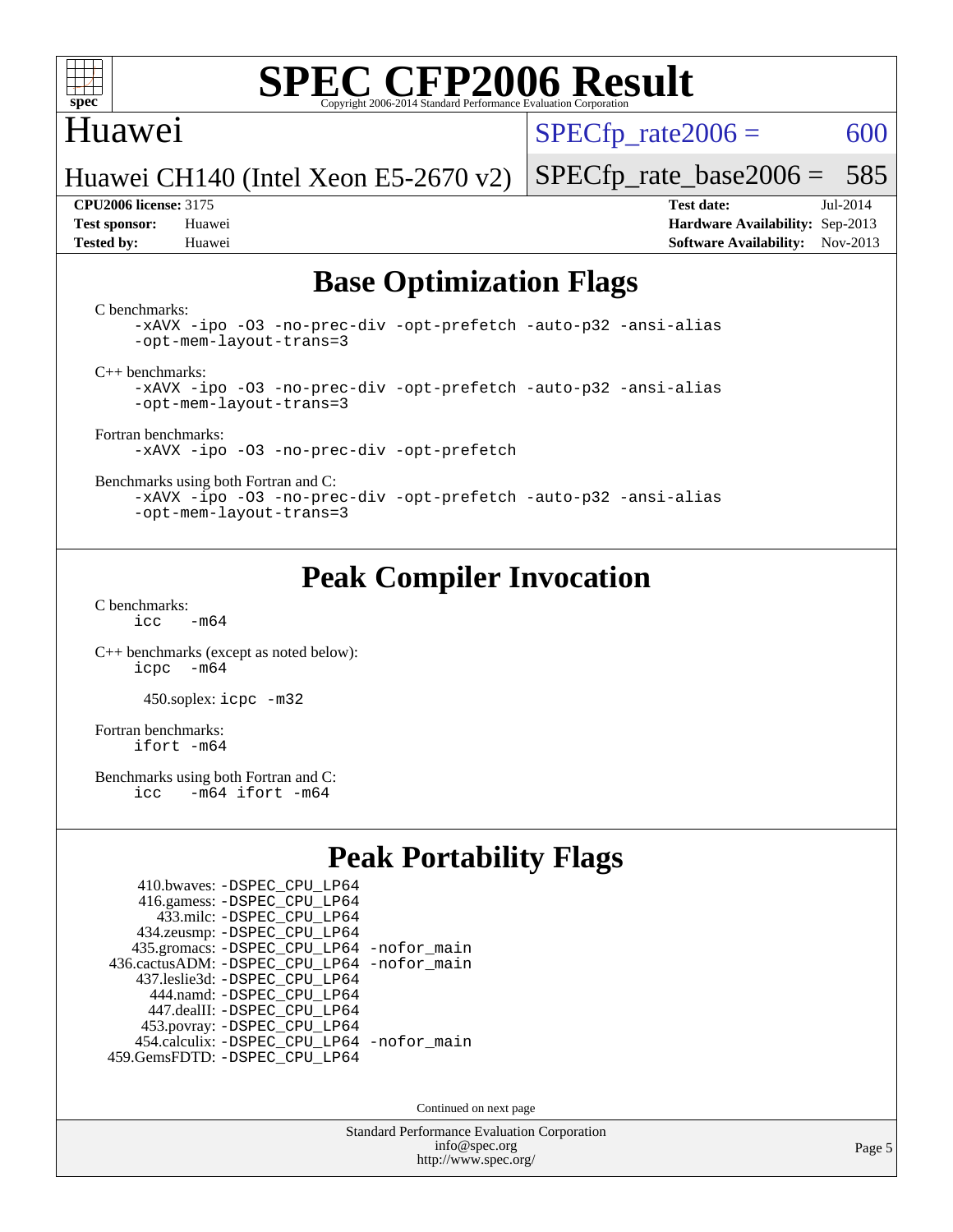

### Huawei

 $SPECTp\_rate2006 = 600$ 

Huawei CH140 (Intel Xeon E5-2670 v2)

[SPECfp\\_rate\\_base2006 =](http://www.spec.org/auto/cpu2006/Docs/result-fields.html#SPECfpratebase2006) 585

**[CPU2006 license:](http://www.spec.org/auto/cpu2006/Docs/result-fields.html#CPU2006license)** 3175 **[Test date:](http://www.spec.org/auto/cpu2006/Docs/result-fields.html#Testdate)** Jul-2014 **[Test sponsor:](http://www.spec.org/auto/cpu2006/Docs/result-fields.html#Testsponsor)** Huawei **[Hardware Availability:](http://www.spec.org/auto/cpu2006/Docs/result-fields.html#HardwareAvailability)** Sep-2013 **[Tested by:](http://www.spec.org/auto/cpu2006/Docs/result-fields.html#Testedby)** Huawei **[Software Availability:](http://www.spec.org/auto/cpu2006/Docs/result-fields.html#SoftwareAvailability)** Nov-2013

## **[Peak Portability Flags \(Continued\)](http://www.spec.org/auto/cpu2006/Docs/result-fields.html#PeakPortabilityFlags)**

 465.tonto: [-DSPEC\\_CPU\\_LP64](http://www.spec.org/cpu2006/results/res2014q3/cpu2006-20140718-30509.flags.html#suite_peakPORTABILITY465_tonto_DSPEC_CPU_LP64) 470.lbm: [-DSPEC\\_CPU\\_LP64](http://www.spec.org/cpu2006/results/res2014q3/cpu2006-20140718-30509.flags.html#suite_peakPORTABILITY470_lbm_DSPEC_CPU_LP64) 482.sphinx3: [-DSPEC\\_CPU\\_LP64](http://www.spec.org/cpu2006/results/res2014q3/cpu2006-20140718-30509.flags.html#suite_peakPORTABILITY482_sphinx3_DSPEC_CPU_LP64)

481.wrf: [-DSPEC\\_CPU\\_LP64](http://www.spec.org/cpu2006/results/res2014q3/cpu2006-20140718-30509.flags.html#suite_peakPORTABILITY481_wrf_DSPEC_CPU_LP64) [-DSPEC\\_CPU\\_CASE\\_FLAG](http://www.spec.org/cpu2006/results/res2014q3/cpu2006-20140718-30509.flags.html#b481.wrf_peakCPORTABILITY_DSPEC_CPU_CASE_FLAG) [-DSPEC\\_CPU\\_LINUX](http://www.spec.org/cpu2006/results/res2014q3/cpu2006-20140718-30509.flags.html#b481.wrf_peakCPORTABILITY_DSPEC_CPU_LINUX)

## **[Peak Optimization Flags](http://www.spec.org/auto/cpu2006/Docs/result-fields.html#PeakOptimizationFlags)**

[C benchmarks](http://www.spec.org/auto/cpu2006/Docs/result-fields.html#Cbenchmarks):

 433.milc: [-xAVX](http://www.spec.org/cpu2006/results/res2014q3/cpu2006-20140718-30509.flags.html#user_peakPASS2_CFLAGSPASS2_LDFLAGS433_milc_f-xAVX)(pass 2) [-prof-gen](http://www.spec.org/cpu2006/results/res2014q3/cpu2006-20140718-30509.flags.html#user_peakPASS1_CFLAGSPASS1_LDFLAGS433_milc_prof_gen_e43856698f6ca7b7e442dfd80e94a8fc)(pass 1) [-ipo](http://www.spec.org/cpu2006/results/res2014q3/cpu2006-20140718-30509.flags.html#user_peakPASS2_CFLAGSPASS2_LDFLAGS433_milc_f-ipo)(pass 2) [-O3](http://www.spec.org/cpu2006/results/res2014q3/cpu2006-20140718-30509.flags.html#user_peakPASS2_CFLAGSPASS2_LDFLAGS433_milc_f-O3)(pass 2) [-no-prec-div](http://www.spec.org/cpu2006/results/res2014q3/cpu2006-20140718-30509.flags.html#user_peakPASS2_CFLAGSPASS2_LDFLAGS433_milc_f-no-prec-div)(pass 2) [-opt-mem-layout-trans=3](http://www.spec.org/cpu2006/results/res2014q3/cpu2006-20140718-30509.flags.html#user_peakPASS2_CFLAGS433_milc_f-opt-mem-layout-trans_a7b82ad4bd7abf52556d4961a2ae94d5)(pass 2) [-prof-use](http://www.spec.org/cpu2006/results/res2014q3/cpu2006-20140718-30509.flags.html#user_peakPASS2_CFLAGSPASS2_LDFLAGS433_milc_prof_use_bccf7792157ff70d64e32fe3e1250b55)(pass 2) [-auto-ilp32](http://www.spec.org/cpu2006/results/res2014q3/cpu2006-20140718-30509.flags.html#user_peakCOPTIMIZE433_milc_f-auto-ilp32)

 $470$ .lbm: basepeak = yes

 $482$ .sphinx3: basepeak = yes

#### [C++ benchmarks:](http://www.spec.org/auto/cpu2006/Docs/result-fields.html#CXXbenchmarks)

444.namd: basepeak = yes

447.dealII: basepeak = yes

```
 450.soplex: -xAVX(pass 2) -prof-gen(pass 1) -ipo(pass 2) -O3(pass 2)
         -no-prec-div(pass 2) -opt-mem-layout-trans=3(pass 2)
         -prof-use(pass 2) -opt-malloc-options=3
```

```
 453.povray: -xAVX(pass 2) -prof-gen(pass 1) -ipo(pass 2) -O3(pass 2)
          -no-prec-div(pass 2) -opt-mem-layout-trans=3(pass 2)
          -prof-use(pass 2) -unroll4 -ansi-alias
```
[Fortran benchmarks](http://www.spec.org/auto/cpu2006/Docs/result-fields.html#Fortranbenchmarks):

```
410.bwaves: basepeak = yes 416.gamess: -xAVX(pass 2) -prof-gen(pass 1) -ipo(pass 2) -O3(pass 2)
              -no-prec-div(pass 2) -prof-use(pass 2) -unroll2
             -inline-level=0 -scalar-rep-
    434.zeusmp: basepeak = yes
    437.leslie3d: -xAVX -ipo -O3 -no-prec-div -opt-prefetch
459.GemsFDTD: basepeak = yes 465.tonto: -xAVX(pass 2) -prof-gen(pass 1) -ipo(pass 2) -O3(pass 2)
             -no-prec-div(pass 2) -prof-use(pass 2) -unroll4 -auto
             -inline-calloc -opt-malloc-options=3
```
Continued on next page

```
Standard Performance Evaluation Corporation
              info@spec.org
           http://www.spec.org/
```